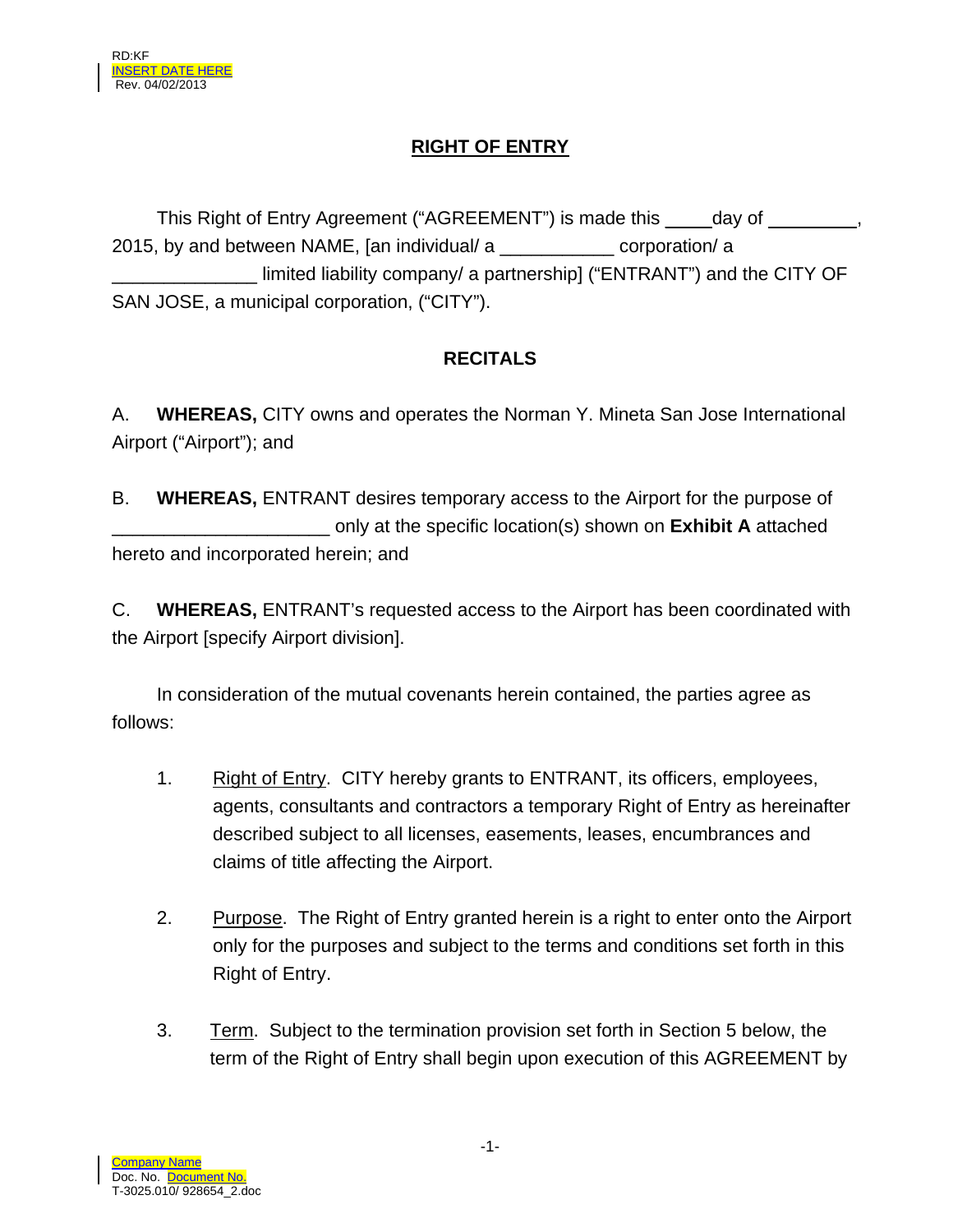CITY hereto, as set forth above, and shall terminate upon the completion of ENTRANT's activities under this Right of Entry.

- 4. Terms and Conditions. The Right of Entry is given subject to the following terms and conditions.
	- 4.1 ENTRANT shall make no entry on the Airport until CITY has received and approved: [optional: a site-specific health and safety plan], detailed activity plans, necessary CITY permits, and a list of the names of all officers, employees, agents, consultants and contractors of ENTRANT authorized by ENTRANT to enter the Airport pursuant to this Right of Entry. At least 48 hours prior to any entry on the Airport, ENTRANT shall contact the Director of Aviation or the Director's designee to coordinate the ENTRANT's activities. Until CITY notifies ENTRANT otherwise, ENTRANT shall contact [Individual or Department Contact Name and Phone Number Airport] to coordinate all entries on to the Airport.
	- 4.2 ENTRANT shall be responsible for coordination of its activities to avoid any utility conflicts, or conflicts with any Airport facilities and/or operations.
	- 4.3 ENTRANT, at no cost or expense to CITY, shall be responsible for obtaining any and all governmental permits and approvals which may be necessary for it to conduct any activities under this AGREEMENT. CITY shall coordinate and cooperate with ENTRANT in ENTRANT's activities to obtain all necessary government permits and permissions.
	- 4.4 ENTRANT and its officers, employees, agents and contractors shall comply with all applicable local, state, and federal laws and regulations including those laws which govern worker health and safety and reporting the use, handling, treatment, removal, or disposal of toxic or hazardous substances, materials or wastes, including without limitation all substances described in the definition of Hazardous Materials set forth in **Exhibit B** attached hereto and incorporated herein, which may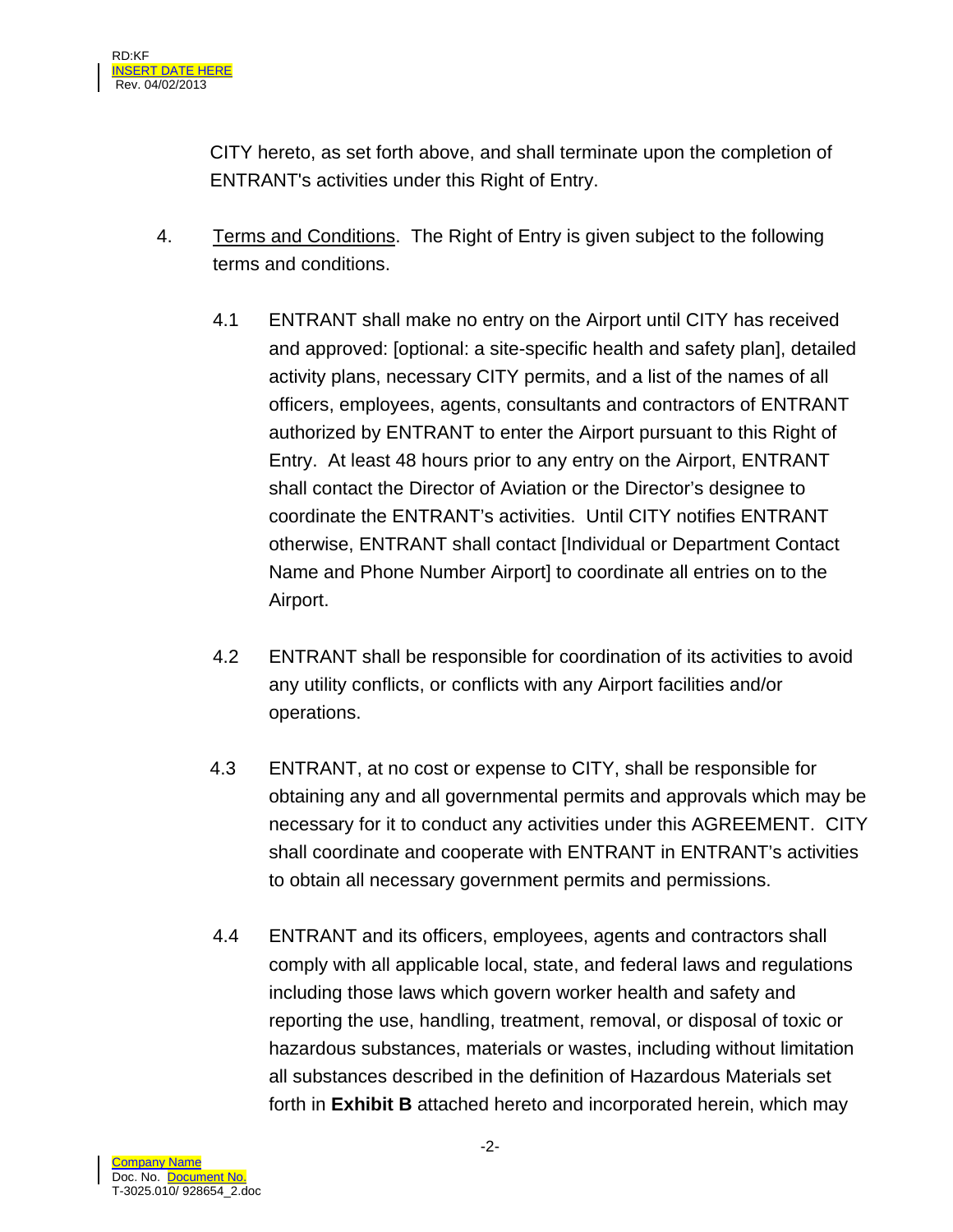exist on the CITY's Property (hereinafter "Hazardous Materials"). ENTRANT, its officers, employees, agents and contractors shall obtain all required regulatory and governmental permits and licenses necessary to perform the activities hereunder; shall conduct their operations on the Airport so as to avoid unfavorable impact upon the environment; shall comply with all applicable provisions of the Environmental Quality Act of 1970 (California Public Resources Code, Sections 21,000, et. seq.); and shall take all required steps to minimize dust and noise in conformance with neighborhood and governmental standards.

- 4.5 Prior to any entry on the Airport, ENTRANT shall provide CITY with certificates of insurance acceptable to CITY showing CITY as an additional insured party as to all insurance coverage provided by ENTRANT concerning ENTRANT's activities on the Airport. Insurance Coverage shall meet, at a minimum, the requirements set forth in **Exhibit C** attached hereto and incorporated herein.
- 4.6 ENTRANT and its employees, agents, consultants and contractors shall properly and lawfully transport and dispose of any and all waste, purged water and Hazardous Materials generated by the activities of such parties on the Airport.
- 4.7 ENTRANT waives and releases CITY from any and all liability to ENTRANT, its officers, employees, agents, consultants or contractors for any loss, damage, liability, or liability for damages, whether for loss of or damage to ENTRANT's Property, or injury to or death of persons, which may arise out of operations by ENTRANT, its officers, employees, agents, consultants or contractors on the Airport, except such loss or damage as is caused by or arises out of the sole active negligence or willful misconduct of CITY, its officers, agents, employees or contractors. The foregoing shall include any loss, damage, claim, or liability for damages or injury caused by or resulting from generation of Hazardous Materials, or the creation of increased hazard to the public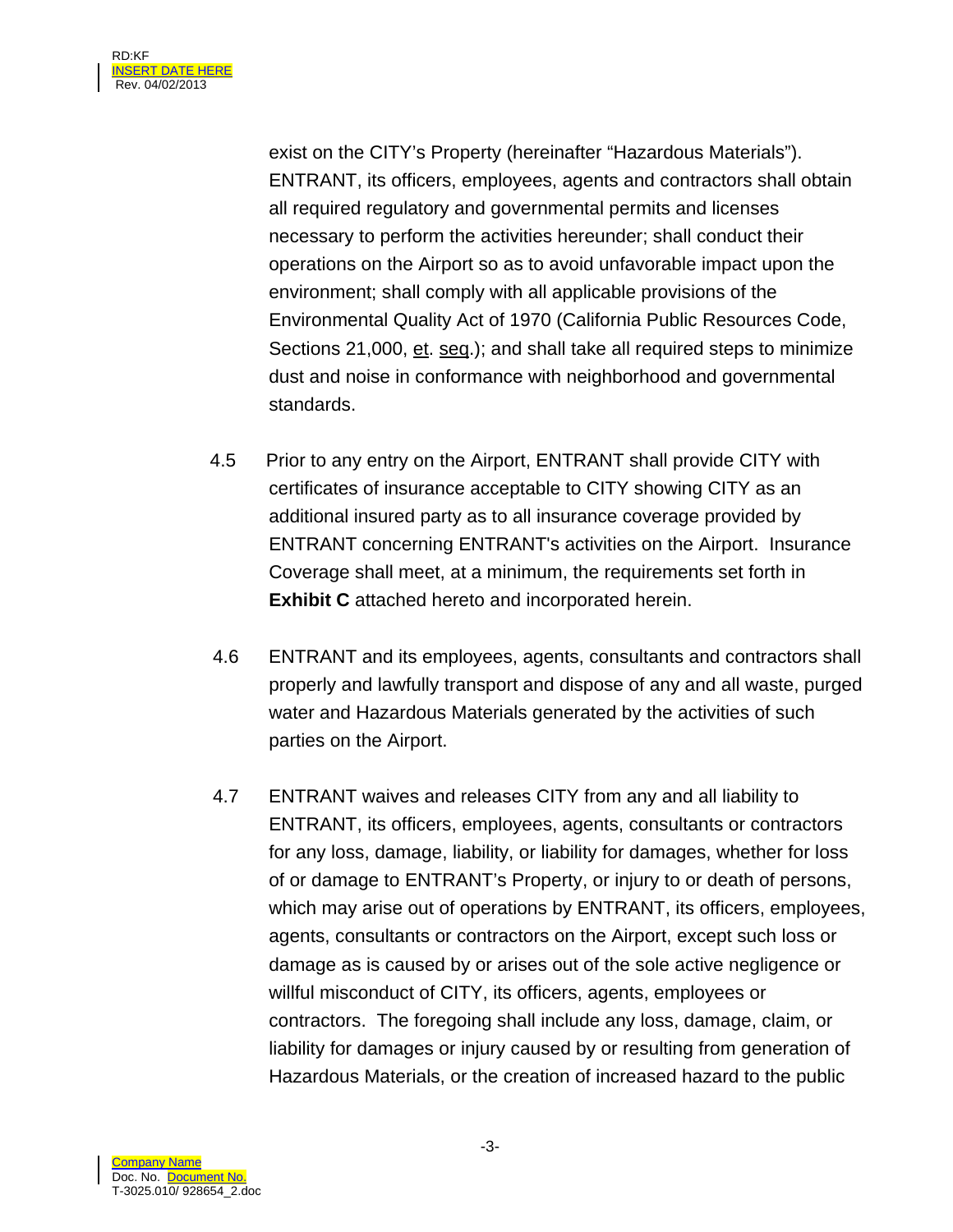from existing materials arising from the operations of ENTRANT, its officers, employees, agents, consultants or contractors.

- 4.8 ENTRANT agrees to indemnify, defend, and hold harmless CITY and its officers, agents, employees and contractors against all loss, damage, liability, and liability for damages, resulting from or arising out of ENTRANT's operations upon the Airport, including activities of ENTRANT's officers, employees, agents, consultants or contractors, except such loss or damage as is caused by or arises out of the sole active negligence or willful misconduct of CITY, its officers, agents, employees or contractors. The foregoing shall include any loss, damage, claim, or liability for damages or injury caused by or resulting from generation of Hazardous Materials, or the creation of increased hazard from existing materials arising from the operations of ENTRANT, its officers, agents employees, consultants or contractors
- 4.9 Nothing herein shall be construed as a grant of title or any interest in the Airport.
- 4.10 Nothing herein shall be construed as an admission of liability by CITY of its responsibility as to any Hazardous Materials which may be found on the Airport.
- 4.11 Prior to the termination date of this Right of Entry, ENTRANT shall restore and repair any damage to the Airport caused by ENTRANT, its officers, employees, agents, consultants or contractors.
- 4.12 ENTRANT will provide CITY with copies of all reports, test data, maps, and other documentation prepared or compiled by ENTRANT, as requested by the CITY concerning ENTRANT''s activities at the Airport for CITY's review no later than two weeks after ENTRANT completes its activities.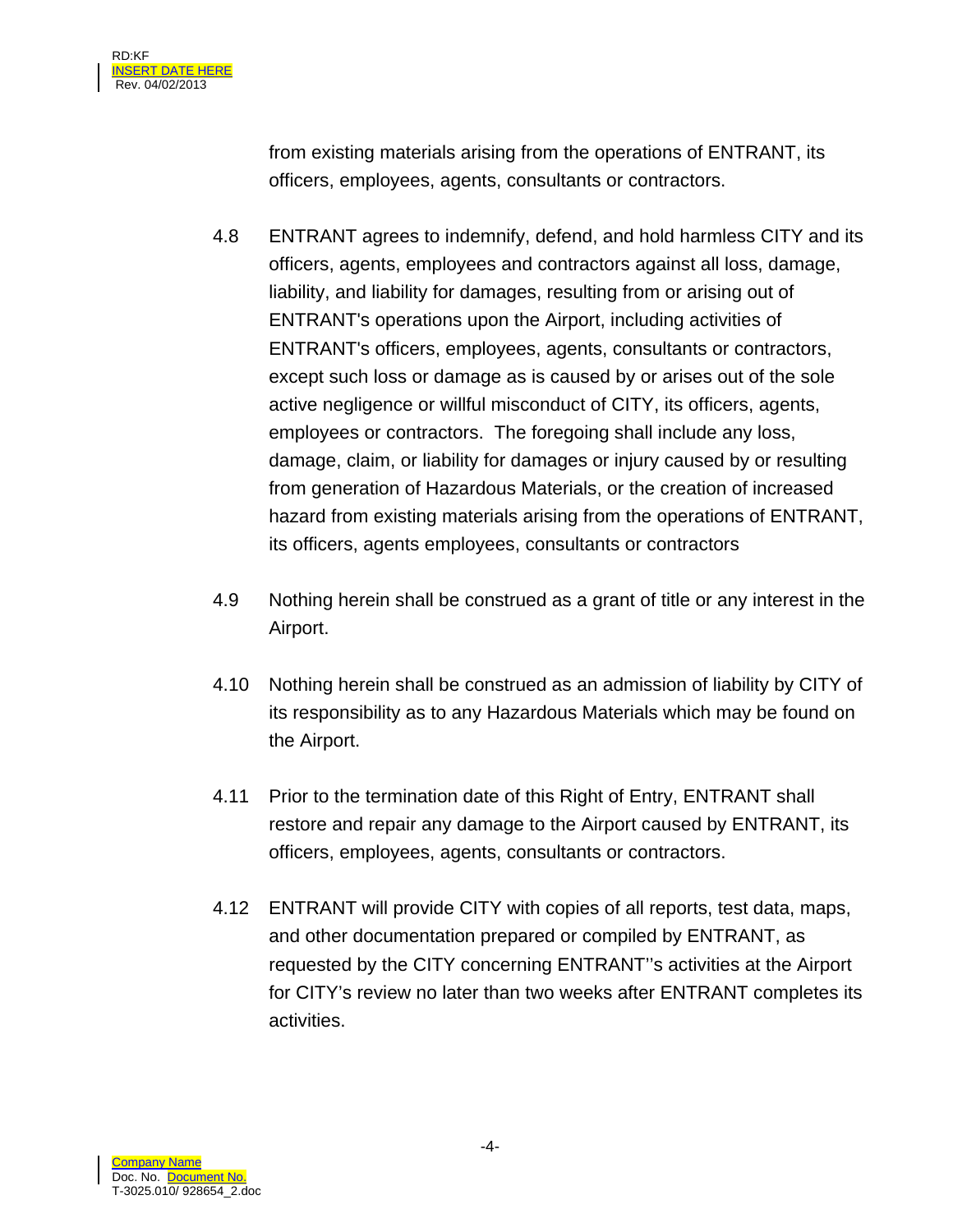- 4.13 CITY shall review ENTRANT's activities during the term of this Right of Entry, and ENTRANT will make all necessary changes required by City inspectors.
- 5. Termination of Right of Entry. CITY shall have the right to terminate this Right of Entry, without cause, by giving not less than seven (7) days written notice of termination.
- 6. Notices. All notices given in conjunction with this AGREEMENT shall be written, and shall be effective three (3) days after deposit in the U.S. Mail, first class postage prepaid to the applicable address stated below, or to such other address as the party may designate by written notice:

| To CITY: | Director of Aviation                            |
|----------|-------------------------------------------------|
|          | Norman Y. Mineta San Jose International Airport |
|          | 1701 Airport Boulevard, Suite B-1130            |
|          | San José, CA 95110-1206                         |

To ENTRANT: NAME Attn.: Contact Name, Title **Street** City, State, Zip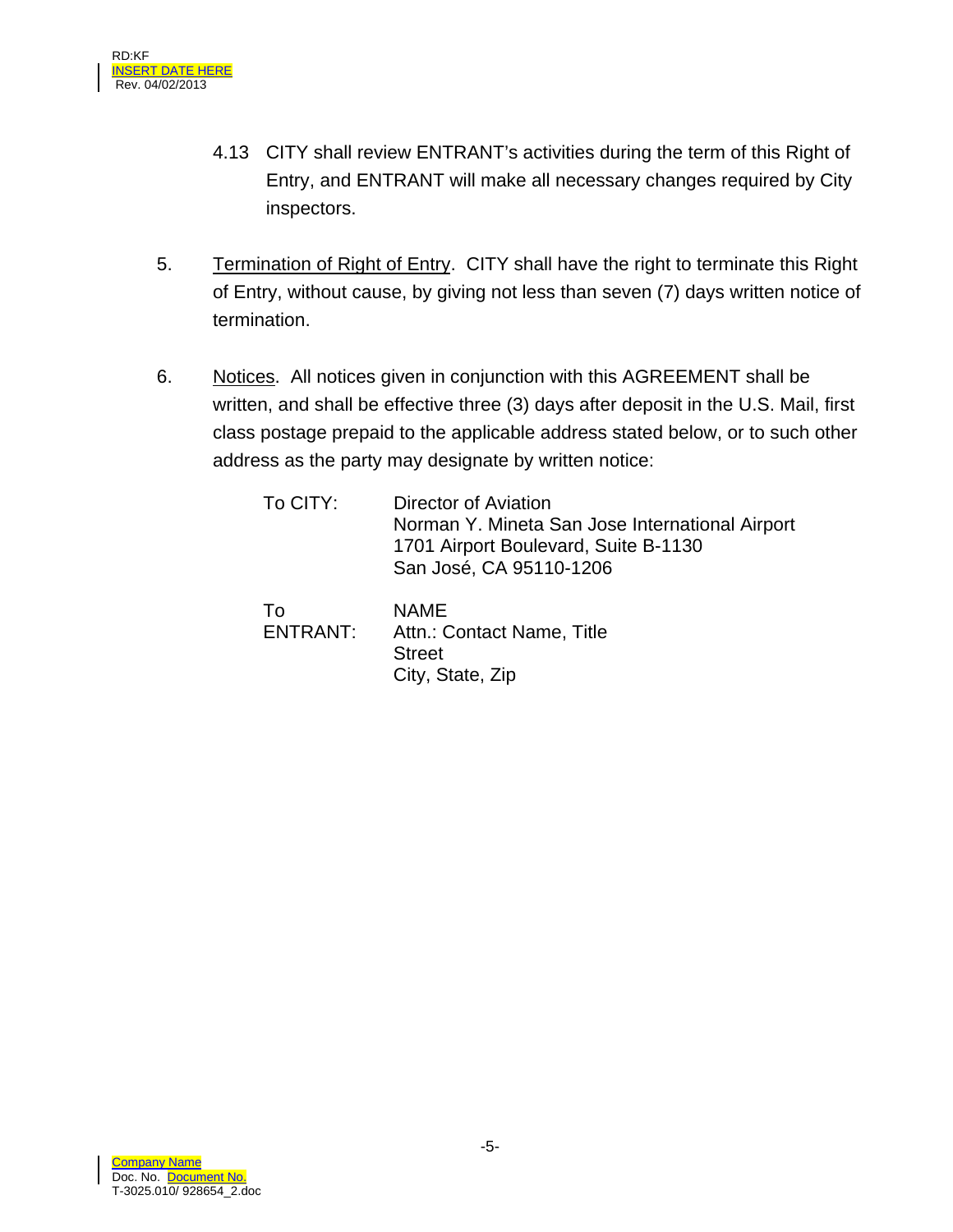IN WITNESS WHEREOF, the parties have executed this instrument the day and year first above written.

"CITY"

FORM OF RIGHT OF ENTRY AGREEMENT APPROVED BY THE OFFICE OF THE CITY ATTORNEY

CITY OF SAN JOSE, a municipal corporation

By\_\_\_\_\_\_\_\_\_\_\_\_\_\_\_\_\_\_\_\_\_\_\_\_\_\_\_\_\_\_\_

KIM BECKER AGUIRRE Director of Aviation

## "ENTRANT"

[NAME], a [TYPE OF BUSINESS ENTITY – e.g. a California corporation, a Delaware limited liability company, an individual]

By\_\_\_\_\_\_\_\_\_\_\_\_\_\_\_\_\_\_\_\_\_\_\_\_\_\_\_\_\_\_\_

Name: Title: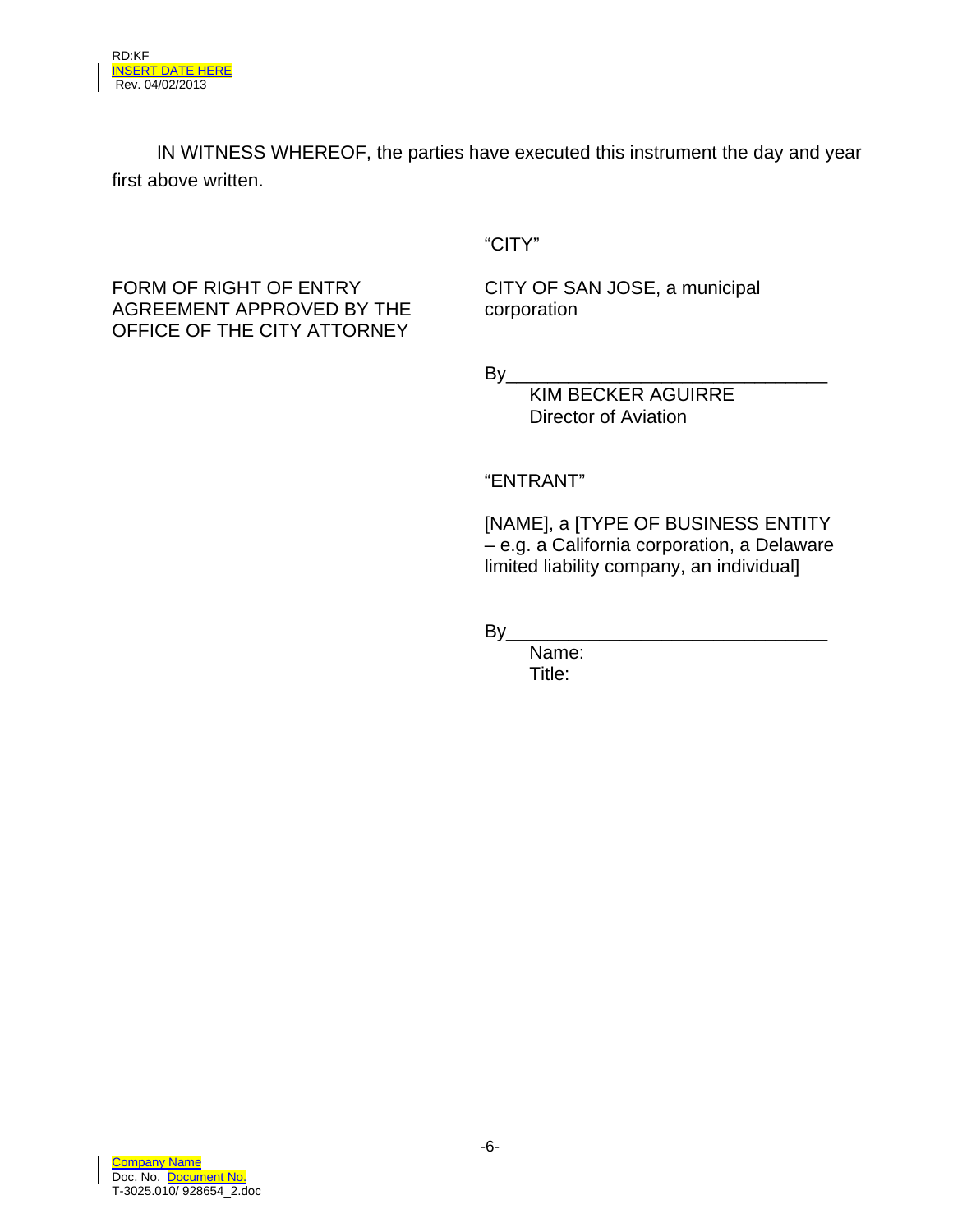

**EXHIBIT A CITY PROPERTY MAP** 



Company Name Doc. No. Document No. T-3025.010/ 928654\_2.doc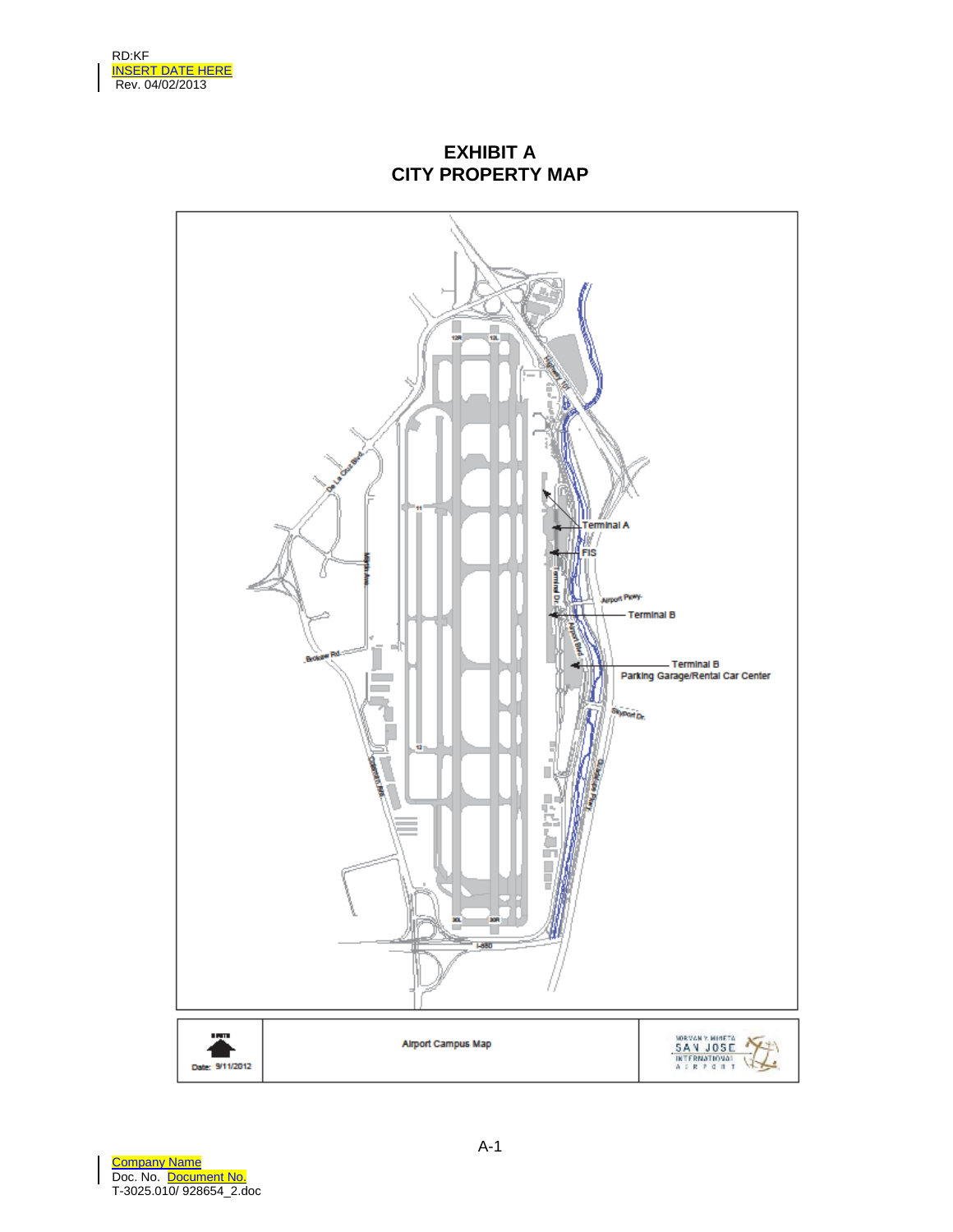# **EXHIBIT B HAZARDOUS MATERIALS**

**"Hazardous Materials"** shall mean any and all (a) substances, products, by-products, waste, or other materials of any nature or kind whatsoever which is or becomes listed, regulated or addressed under any Environmental Laws, and (b) any materials, substances, products, by-products, waste, or other materials of any nature or kind whatsoever whose presence in and of itself or in combination with other materials, substances, products, by-products, or waste may give rise to liability under any Environmental Law or any statutory or common law theory based on negligence, trespass, intentional tort, nuisance, strict or absolute liability or under any reported decisions of any state or federal court; and (c) any substance, product, by-product, waste or any other material which may be hazardous or harmful to the air, water, soil, environment or affect industrial hygiene, occupational, health, safety and/or general welfare conditions, including without limitation, petroleum and/or asbestos materials, products, by-products, or waste.

**"Environmental Laws"** shall mean and include all federal, state, and local laws, statutes, ordinances, regulations, resolutions, decrees, and/or rules now or hereinafter in effect, as may be amended from time to time, and all implementing regulations, directives, orders, guidelines, and federal or state court decisions, interpreting, relating to, regulating or imposing liability (including, but not limited to, response, removal, remediation and damage costs) or standards of conduct or performance relating to industrial hygiene, occupational, health, and/or safety conditions, environmental conditions, or exposure to, contamination by, or clean-up of, any and all Hazardous Materials, including without limitation, all federal or state superlien or environmental clean-up statutes.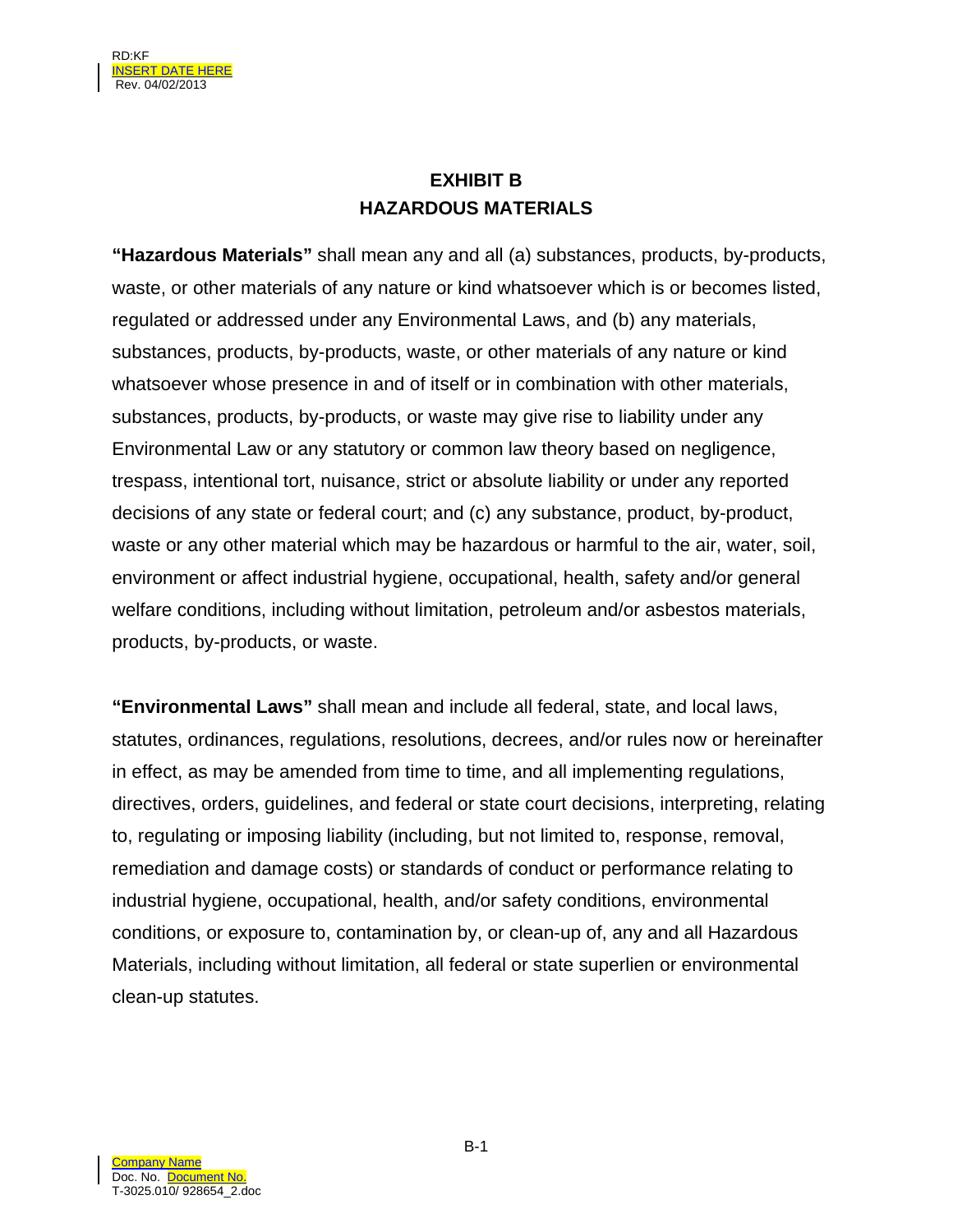# **EXHIBIT C INSURANCE REQUIREMENTS**

ENTRANT, at ENTRANT's sole cost and expense, shall procure and maintain for the duration of this AGREEMENT insurance against claims for injuries to persons or damages to property which may arise from, or in connection with, any activities at the Airport hereunder by ENTRANT, its agents, representatives, employees or subcontractors.

## A. **Minimum Scope of Insurance**

Coverage shall be at least as broad as:

 1. The coverage described in Insurance Services Office Form Commercial General Liability together with Insurance Services Office Form Broad Form Comprehensive General Liability; or that described in Insurance Services Office Commercial General Liability coverage ("occurrence") Form Number CG 0001 including XCU (Explosion, Collapse & Underground) Coverage, and Environmental Impairment Liability; and

 2. The coverage described in Insurance Services Office Form Automobile Liability, Code 1 "any auto", or Code 2 "owned autos" and Endorsement CA 0025. Coverage shall also include Code 8 "hired autos" and Code 9 "nonowned autos"; and

 3. Workers' Compensation insurance as required by the California Labor Code and Employers Liability insurance; and

## B. **Minimum Limits of Insurance**

ENTRANT shall maintain limits no less than:

 1. Commercial General Liability: \$1,000,000 per occurrence for bodily injury, personal injury and Property damage. If Commercial General Liability Insurance or other form with general aggregate limit is used, either the general aggregate limit shall apply separately to this project/location, or the general aggregate limit shall be twice the required occurrence limit.; and

 2. Automobile Liability: \$1,000,000 combined single limit per accident for bodily injury and Property damage; and

 3. Workers' Compensation and Employers Liability: Workers' Compensation limits as required by the California Labor Code and Employers Liability limits of \$1,000,000 per accident; and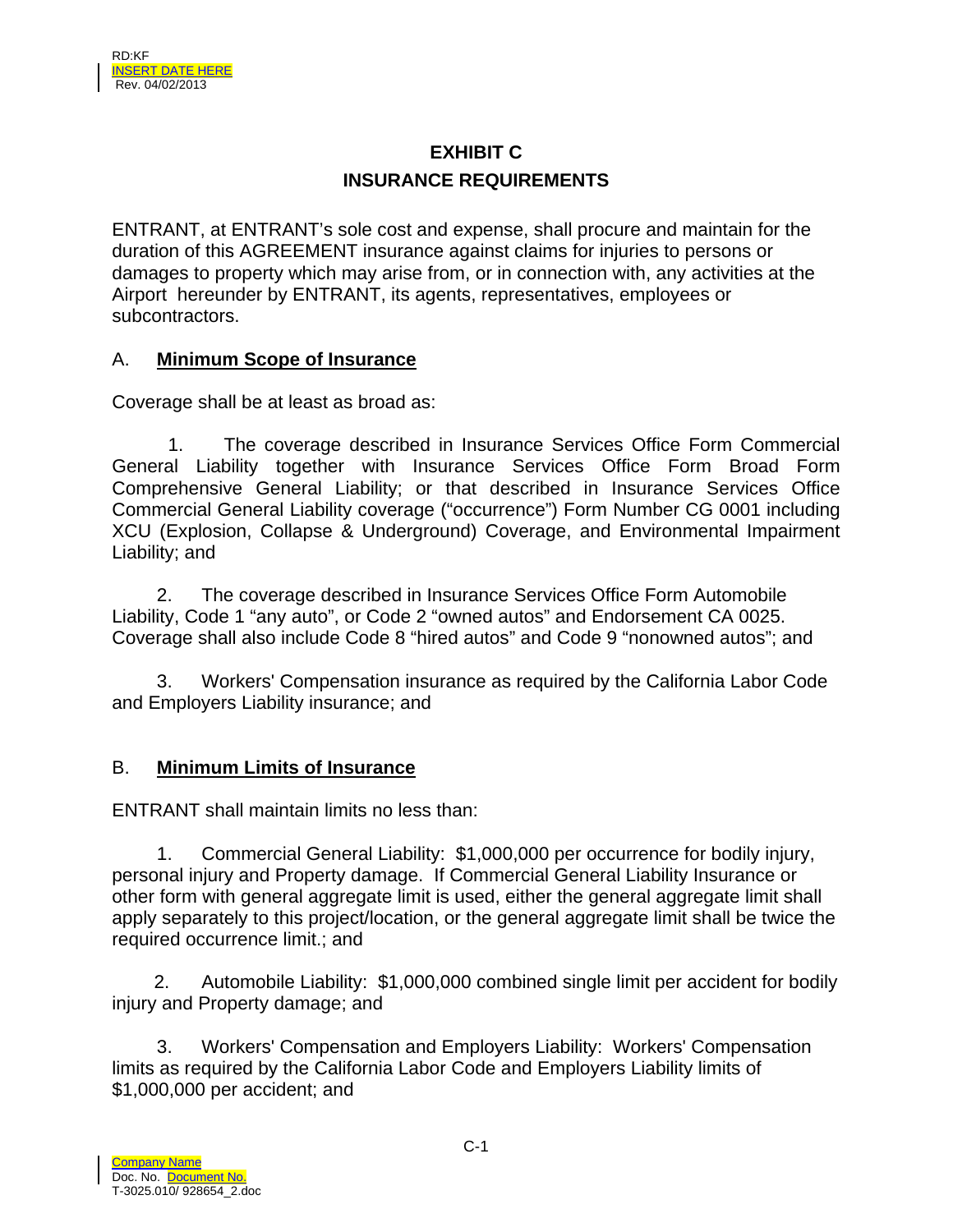## C. **Deductibles and Self-Insured Retentions**

Any deductibles or self-insured retentions must be declared to, and approved by CITY's Risk Manager. At the option of CITY, either: the insurer shall reduce or eliminate such deductibles or self-insured retentions as respects CITY, its officers, employees, agents and contractors; or ENTRANT shall procure a bond guaranteeing payment of losses and related investigations, claim administration and defense expenses in an amount specified by the CITY's Risk Manager.

#### D. **Other Insurance Provisions**

The policies are to contain, or be endorsed to contain, the following provisions:

1. Commercial General Liability and Automobile Liability Coverages

 a. The City of San Jose, its officers, employees, agents and contractors are to be covered as additional insureds as respects: Liability arising out of activities performed by or on behalf of ENTRANT; products and completed operations of ENTRANT; premises owned, leased or used by ENTRANT; and automobiles owned, leased, hired or borrowed by ENTRANT. The coverage shall contain no special limitations on the scope of protection afforded to CITY, its officers, employees, agents and contractors.

 b. ENTRANT's insurance coverage shall be primary insurance as respects CITY, its officers, employees, agents and contractors. Any insurance or self-insurance maintained by CITY, its officers, employees, agents or contractors shall be excess of ENTRANT's insurance and shall not contribute with it.

c. Any failure to comply with reporting provisions of the policies by ENTRANT shall not affect coverage provided CITY, its officers, employees, agents, or contractors.

 d. Coverage shall state that ENTRANT's insurance shall apply separately to each insured against whom claim is made or suit is brought, except with respect to the limits of the insurer's liability.

## 2. All Coverages

Each insurance policy required by this AGREEMENT shall be endorsed to state that coverage shall not be suspended, voided, cancelled, or reduced in limits except after thirty (30) days' prior written notice has been given to CITY.

## E. **Acceptability of Insurers**